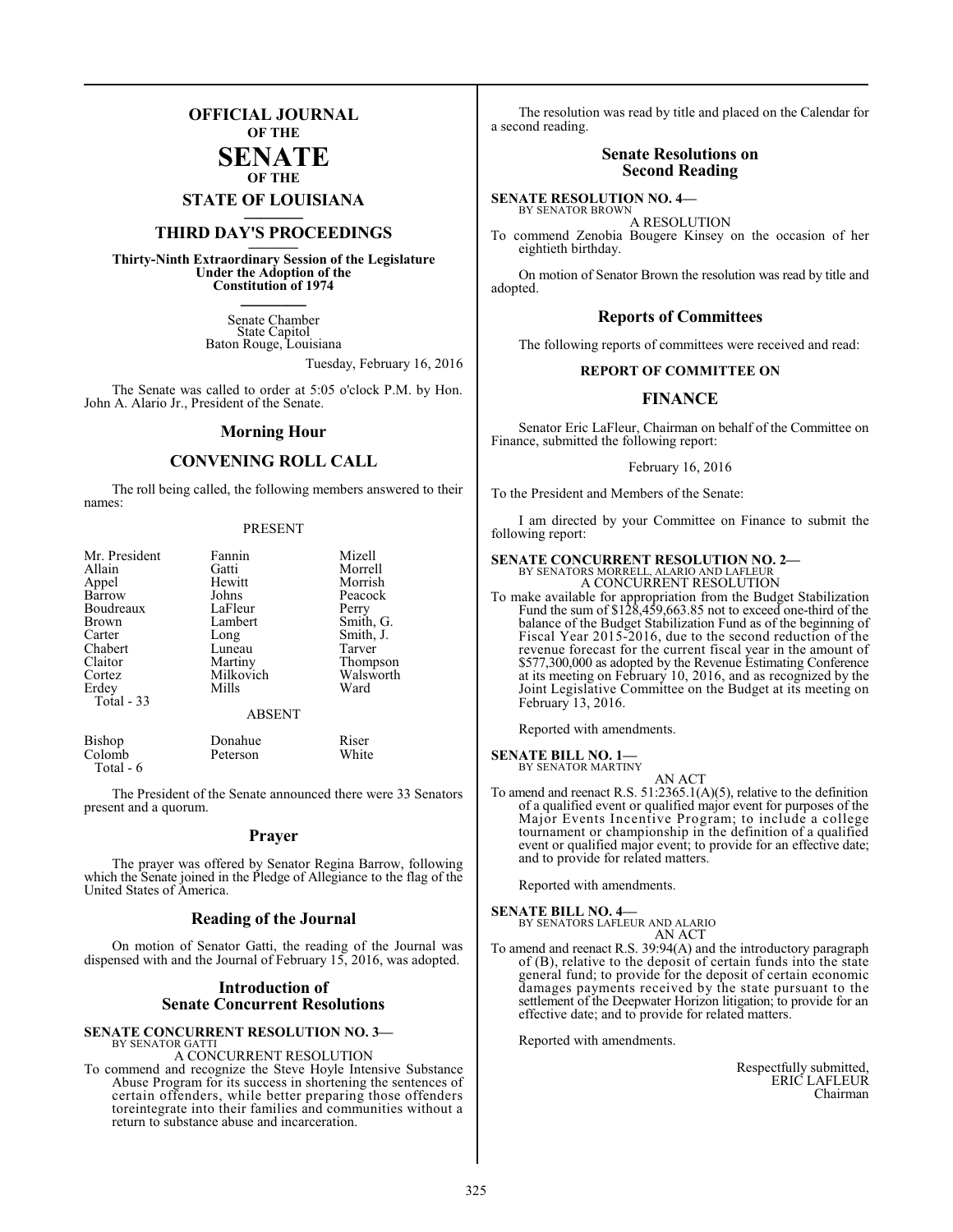# February 16, 2016

## **Page 2 SENATE 3rd DAY'S PROCEEDINGS**

#### **Senate Concurrent Resolutions on Second Reading Just Reported by Committees**

Senator LaFleur asked for and obtained a suspension of the rules to take up Senate Concurrent Resolutions just reported by Committees.

# **SENATE CONCURRENT RESOLUTION NO. 2—**<br>BY SENATORS MORRELL, ALARIO AND LAFLEUR<br>A CONCURRENT RESOLUTION

To make available for appropriation from the Budget Stabilization Fund the sum of \$128,459,663.85 not to exceed one-third of the balance of the Budget Stabilization Fund as of the beginning of Fiscal Year 2015-2016, due to the second reduction of the revenue forecast for the current fiscal year in the amount of \$577,300,000 as adopted by the Revenue Estimating Conference at its meeting on February 10, 2016, and as recognized by the Joint Legislative Committee on the Budget at its meeting on February 13, 2016.

Reported with amendments by the Committee on Finance.

#### **SENATE COMMITTEE AMENDMENTS**

Amendments proposed by Senate Committee on Finance to Original Senate Concurrent Resolution No. 2 by Senator Morrell

#### AMENDMENT NO. 1

On page 1, line 5, change "\$577,300,000" to "\$570.1 million"

On motion of Senator LaFleur, the committee amendment was adopted. The amended resolution was read by title and ordered engrossed and passed to a third reading.

## **Senate Bills and Joint Resolutions on Second Reading Just Reported by Committees**

Senator LaFleur asked for and obtained a suspension of the rules to take up Senate Bills and Joint Resolutions just reported by Committees.

## **SENATE BILL NO. 1—** BY SENATORS MARTINY AND BISHOP

AN ACT

To amend and reenact R.S. 51:2365.1(A)(5), relative to the definition of a qualified event or qualified major event for purposes of the Major Events Incentive Program; to include a college tournament or championship in the definition of a qualified event or qualified major event; to provide for an effective date; and to provide for related matters.

Reported with amendments by the Committee on Finance.

#### **SENATE COMMITTEE AMENDMENTS**

Amendments proposed by Senate Committee on Finance to Original Senate Bill No. 1 by Senator Martiny

#### AMENDMENT NO. 1

On page 1, line 2, change "51:2365.1(A)(5)," to "51:2365.1(A)(5) and  $(7)(a)$ ," and on line 8, after "51:2365.1," add "(A)(5) and  $(7)(a)$ "

#### AMENDMENT NO. 2

On page 2, between lines 15 and 16, insert the following:

"(7) "Site selection organization" means any of the following: (a) The National Football League, the National Collegiate Athletic Association **or any affiliated conference**, the National Basketball Association, the International World Games Association, or the United States Olympic Committee. \* \* \*"

On motion of Senator LaFleur, the committee amendment was adopted. The amended bill was read by title, ordered engrossed and passed to a third reading.

**SENATE BILL NO. 4—** BY SENATORS LAFLEUR AND ALARIO AN ACT

To amend and reenact R.S. 39:94(A) and the introductory paragraph of (B), relative to the deposit of certain funds into the state general fund; to provide for the deposit of certain economic damages payments received by the state pursuant to the settlement of the Deepwater Horizon litigation; to provide for an effective date; and to provide for related matters.

Reported with amendments by the Committee on Finance.

#### **SENATE COMMITTEE AMENDMENTS**

Amendments proposed by Senate Committee on Finance to Original Senate Bill No. 4 by Senator LaFleur

#### AMENDMENT NO. 1

On page 1, line 2, change "39:94(A) and the introductory paragraph of  $(B)$ <sup>"</sup> to "39:91(A), the introductory paragraph of  $(B)$ , and  $(D)$ , and to enact R.S. 39:91(E),"

#### AMENDMENT NO. 2

On page 1, line 8, after "R.S.", delete the remainder of the line and line 9 and insert "39:91(A), the introductory paragraph of (B), and (D) are hereby amended and reenacted and R.S. 39:91(E) is hereby enacted to read as follows:"

#### AMENDMENT NO. 3

On page 1, delete lines 15 and 16, and insert the following: "in and credit to the <del>Deepwater Horizon Economic Damages Collection Fund</del> **Fiscal Year 2015-2016 Deficit Elimination Fund as created in Subsection D of this Section, the first two hundred million dollars of the** proceeds of the settlement, judgment, or final disposition of the"

#### AMENDMENT NO. 4

On page 2, delete lines 4 through 8, and insert "in the Gulf of Mexico."

#### AMENDMENT NO. 5

On page 2, delete line 9 through 11, and insert the following:

"B. Within thirty days of each receipt of economic damages proceeds from the DWH litigation, the treasurer shall make the following deposits: **All economic damages proceeds from the DWH litigation in excess of the first two hundred million dollars deposited in the Fiscal Year 2015-2016 Deficit Elimination Fund** shall be deposited by the treasurer as follows:

#### AMENDMENT NO. 6

On page 2, between lines 12 and 13, insert the following:

"D.**(1) The Fiscal Year 2015-2016 Deficit Elimination Fund, hereinafter referred to as the "fund", is hereby created in the state treasury. After allocation of money to the Bond Security and Redemption Fund as provided in Article VII, Section 9(B) of the Constitution of Louisiana, the treasurer shall deposit in and credit to the Fiscal Year 2015-2016 Deficit Elimination Fund the first two hundred million dollars of the proceeds of the settlement, judgment, or final disposition of the state's economic damages claims asserted in State of Louisiana v. BP Exploration & Production, et al., MDL NO. 2179 (E.D.LA. pending) (hereinafter "DWH litigation") to recover economic damages sustained by the state from the Deepwater Horizon explosion and oil spill that occurred on or about April 20, 2010, at the MC 252 site in the Gulf of Mexico.**

**(2) All unexpended and unencumbered monies in the Fiscal Year 2015-2016 Deficit Elimination Fund at the end of the fiscal year shall remain in the fund. The monies in the fund shall be invested by the state treasurer in the same manner as monies in the state general fund, and interest earned on the investment of monies shall be credited to the fund.**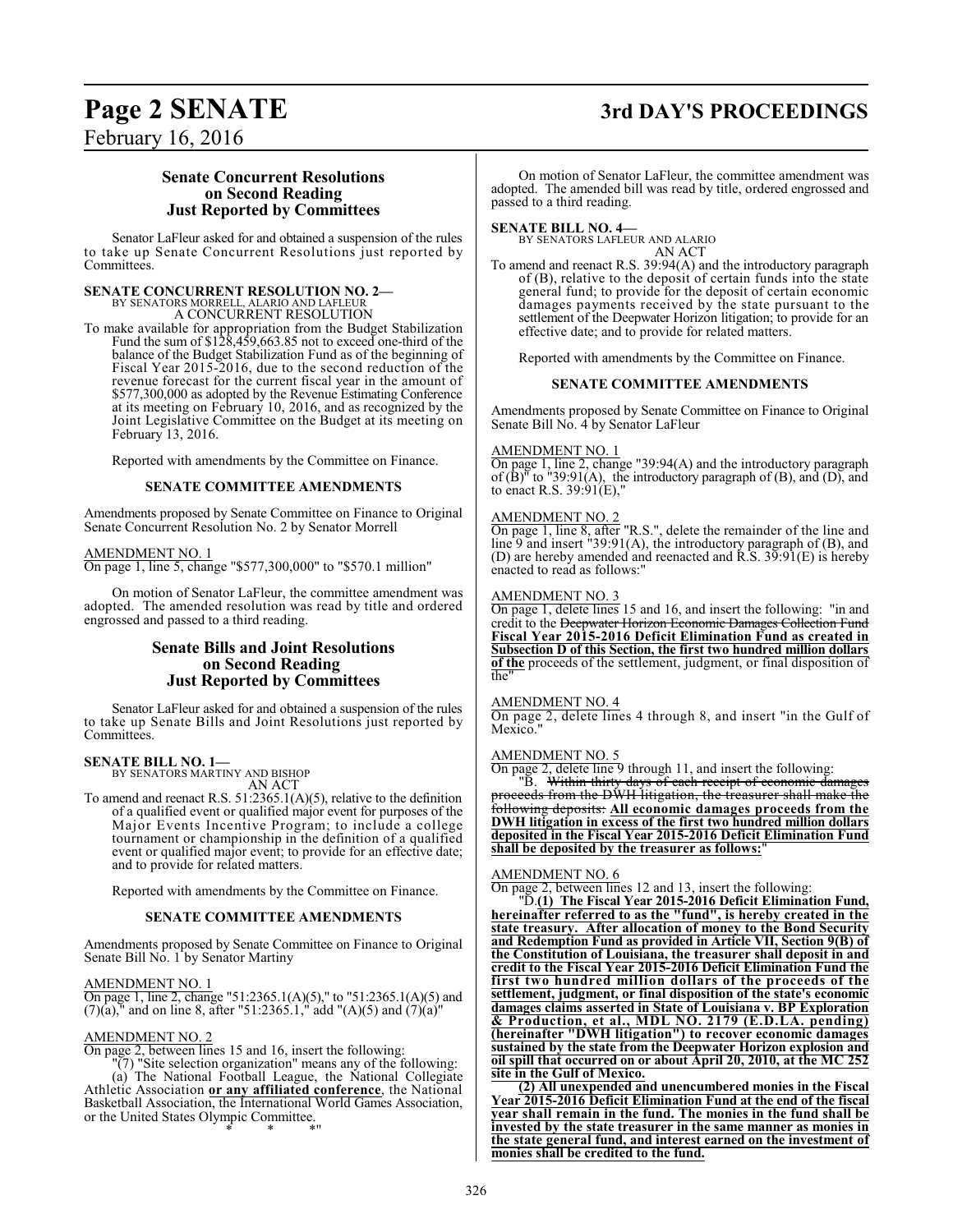## **3rd DAY'S PROCEEDINGS Page 3 SENATE**

# February 16, 2016

**(3) Monies in the fund shall be appropriated and used solely to provide a source of funds to eliminate all or a portion of the Fiscal Year 2015-2016 budgetary deficit.**

**E.** This Subpart shall be null, void, and of no effect at the later of the conclusion of the DWH litigation or July 1, 2024."

On motion of Senator LaFleur, the committee amendment was adopted. The amended bill was read by title, ordered engrossed and passed to a third reading.

#### **Rules Suspended**

Senator Morrell asked for and obtained a suspension of the rules to take up at this time:

#### **Introduction of Senate Bills and Joint Resolutions**

Senator Morrell asked for and obtained a suspension of the rules to introduce and read Senate Bills and Joint Resolutions a first and second time and refer them to committee.

## **SENATE BILL NO. 6—** BY SENATOR MORRELL

AN ACT

To amend and reenact R.S. 47:6006(A), (B), and (D), 6006.1(A) and (E), and 6014(A), and to repeal R.S.  $47:6006.1(C)$  and  $6014(D)$ and (E), relative to income and corporation franchise tax credits; to provide with respect to tax credits for ad valorem taxes paid on inventory, certain offshore vessels, and certain telephone company public service properties; to reduce the amount of the tax credits; to provide with respect to the issuance of refunds for tax credits which exceed taxpayer liability; to repeal the statutory dedication of the avails of sales and use tax from telecommunications services; to provide for an effective date; and to provide for related matters.

The bill was read by title and referred by the President to the Committee on Revenue and Fiscal Affairs.

#### **SENATE BILL NO. 7—** BY SENATOR DONAHUE

AN ACT

To amend and reenact R.S.  $47:6020(B)(1)$  and  $(D)(1)$ , to enact R.S. 47:6020(G), and to repeal R.S.  $47:6020(D)(1)$  and (2)(a) as amended by Acts 2015, No. 125, Section 5, relative to income and corporation tax credits; to reduce the amount of the Angel Investor Tax Credits that can be granted annually; to provide a baseline amount of credits that may be claimed in a fiscal year; to provide a termination date for the credit; and to provide for related matters.

The bill was read by title and referred by the President to the Committee on Revenue and Fiscal Affairs.

#### **SENATE BILL NO. 8—** BY SENATOR DONAHUE

AN ACT

To amend and reenact R.S. 47:181(B) and 287.86(B), relative to the deduction for net operating losses; to limit the carryforward period for estates, trusts and corporations; and to provide for related matters.

The bill was read by title and referred by the President to the Committee on Revenue and Fiscal Affairs.

#### **SENATE BILL NO. 9—** BY SENATOR DONAHUE

AN ACT

To enact R.S. 39:82.1, relative to special treasury funds and dedicated money; to provide for specific reports to the Joint Legislative Committee on the Budget; to provide for the review and reporting of special funds and statutory dedications, including the means of financing, specifically funds whose primary source of financing is the state general fund, the

purpose and use of the monies, and the status and balances of the special funds and dedicated monies; and to provide for related matters.

The bill was read by title and referred by the President to the Committee on Finance.

## **SENATE BILL NO. 10—** BY SENATOR DONAHUE

AN ACT

To enact R.S. 51:1787(K) and 1792, relative to incentive credits and rebates; to provide for a baseline limit on the payment of certain incentive rebates and the use of certain incentive tax credits in a fiscal year; to provide a termination date for entering into Enterprise Zone Program contracts; and to provide for related matters.

The bill was read by title and referred by the President to the Committee on Revenue and Fiscal Affairs.

## **SENATE BILL NO. 11—** BY SENATOR DONAHUE

AN ACT

To amend and reenact the introductory paragraphs of R.S. 47:6034(C), (C)(1) and (E), R.S. 47:6034( $C$ )( $\overline{1}$ )( $\overline{a}$ )( $\overline{i}$ i)( $\overline{aa}$ ), ( $\overline{bb}$ ) and  $(4)$ ,  $(D)(1)$ , and  $(K)$ , to enact R.S.  $47:6034(L)$ , and to repeal R.S.  $47:6034(C)(1)(a)(ii)(bb)$  as amended by Acts 2015, No. 125, Section 5, relative to income tax credits; to provide a baseline amount of credits that may be claimed in a fiscal year; to provide a termination date for the credit; and to provide for related matters.

The bill was read by title and referred by the President to the Committee on Revenue and Fiscal Affairs.

#### **Message from the House**

#### **SIGNED HOUSE CONCURRENT RESOLUTIONS**

#### February 16, 2016

To the Honorable President and Members of the Senate:

I am directed to inform your honorable body that the Speaker of the House of Representatives has signed the following House Concurrent Resolutions:

**HOUSE CONCURRENT RESOLUTION NO. 1—** BY REPRESENTATIVE HOFFMANN AND SENATORS FANNIN, RISER, AND WALSWORTH

A CONCURRENT RESOLUTION To express sincere and heartfelt condolences upon the death of

Wojciech Antoni "Al" Krotoski, M.D., Ph.D., M.P.H.

and asked that the President of the Senate affix his signature to the same.

> Respectfully submitted, ALFRED W. SPEER Clerk of the House of Representatives

The House Concurrent Resolutions contained herein were signed by the President of the Senate.

## **ATTENDANCE ROLL CALL**

#### PRESENT

Allain Fannin Morrish<br>Appel Gatti Peacock Barrow Hewitt Perry<br>Bishop Johns Riser Bishop Johns Riser<br>Boudreaux LaFleur Smith, G. Boudreaux LaFleur<br>Brown Lambert

Mr. President Erdey Morrell Gatti Peacock<br>
Hewitt Perry Smith, J.